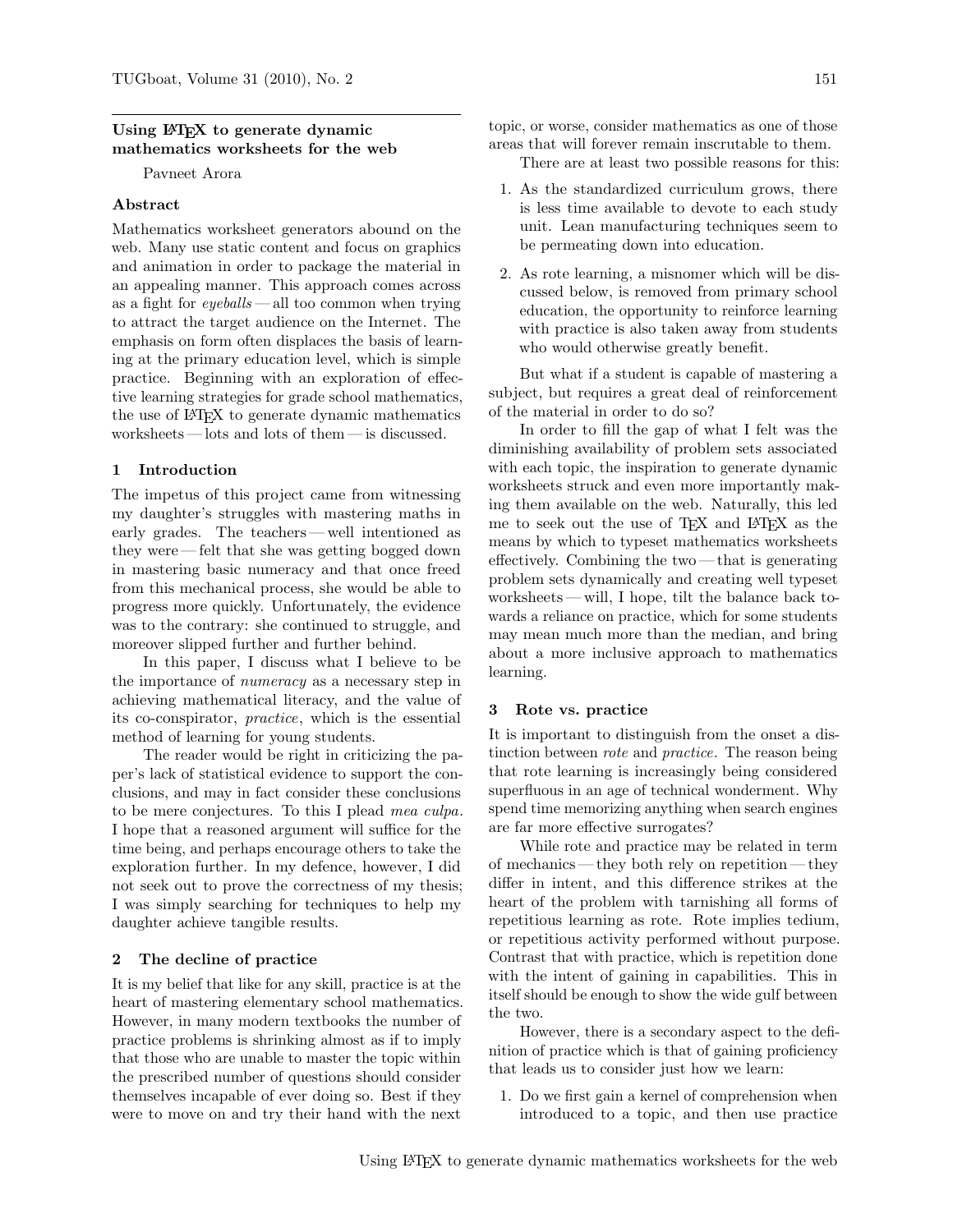to reinforce that comprehension and achieve proficiency?

2. Or is it by the very act of practice that we get to even a basic level of comprehension? That is, does proficiency, even that acquired through mechanical repetition, lead then to comprehension?

It is often assumed, I feel, that the first approach is the only correct one.

When we reduce or remove the level of practice associated with learning a topic, we are adhering to this first approach, which may in fact be perfectly adequate for many students. However, I believe that there is a category of students for whom comprehension isn't so easy to come by through mere explanation. For these students, it is through the mechanical act of repetition that the topic reveals itself as patterns emerge.

Consider this as an example of that primary heuristic technique: that of trial and error.

When we denigrate all repetitious activity by labelling it as rote, we relegate this second important learning technique to the dustbin. As a consequence, students whose learning pattern mirrors the second approach are excluded from the learning process.

This distinction in approaches may be more easily recognized in the area of computer programming, where the relative numbers who fall into the two categories are reversed. It is a rare individual indeed who can proceed from learning a programming language or algorithm to immediate deep comprehension and proficiency. More often it requires the tentative steps of coding and stumbling with syntactic or semantic programming errors before the behaviour of the language and the program reveals itself. This trial and error method, along with isolating function to small digestible chunks is at the heart of software engineering. Should we not then elevate this learning approach to be on equal footing to the more linear one of elucidation leading to illumination?

#### 4 The value of numeracy

If we accept that practice, even if in some cases this means much more practice than we might deem necessary, is essential for learning then what value does numeracy play towards the ultimate goal of mathematical literacy?

Calculators, which lost their novelty long ago, are now considered either relics of another earlier age or as commodities with little intrinsic value. There may be something to the concurrent decline in value of the once exotic calculator, and the value that we place on human numeracy. After all when a mechanical device that costs less than a fast-food

meal is able to calculate numbers reliably and quickly, what need then of teaching numeracy to young students?

We are sometimes too quick at placing a value on a skill based solely on the economic cost needed to substitute for it. This mapping serves up, I believe, a grave fallacy when it comes to the learning of mathematics. Numeracy allows young children to play with and come to appreciate the behaviour of the most basic of mathematical elements, which are numbers. It gives them a chance to begin to recognize patterns and more importantly to gain a sense of mathematical intuition through a mastery of arithmetic.

Without this intuition, some students are unable to make the leap to symbolic manipulation as with algebra. But even before this, understanding fractions becomes difficult because unless one understands whole numbers how can one appreciate fractions of numbers and the delicate interplay that follows? And fractions are often a convenient entry into basic geometry. It is my assertion that once the foundation of numeracy is undermined, we make the resulting edifice of mathematical literacy shaky at best, and for some students impossible to construct.

Equally important, but in an entirely different plane, is that it takes away an important avenue through which young children are able to express mastery over their environment. Like mastery over language, basic numeracy allows them to interact with, recognize patterns within, give a name to, and to apply groupings to the physical world around them. The value of this should not be overlooked. It is an important aspect of giving a child self-confidence in their own ability to express their independent judgements.

#### 5 Method

If one accepts the motivation outlined in the previous sections, the question remains, "How best to offer up practice when motivation for it is limited in a school setting?" This is the question that confronted me when I was trying to come up with learning materials for my daughter.

A search for mathematics worksheets on the web revealed an emphasis on interactive presentations, with insufficient variation in the problems themselves to fulfil my goal of increasing the level of practice in my daughter's study. Other sites had limited topics and very basic levels of difficulty.

From this search, I sought to construct worksheets that fulfilled the following design criteria:

1. The list of worksheets should be easily extensible. That is, if the worksheets were to be